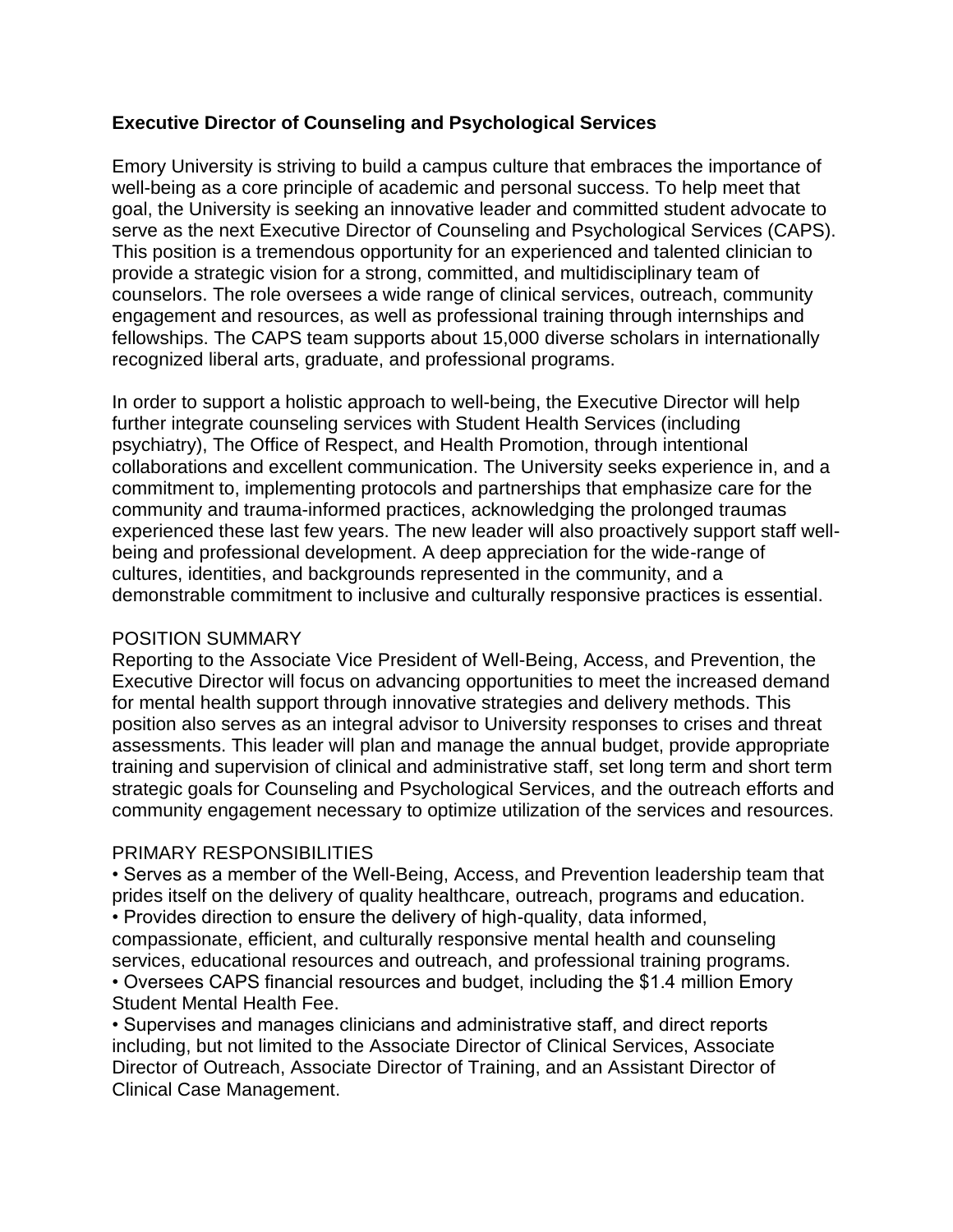• Works cooperatively with Student Health Services (including psychiatry), Health Promotion, Office of Respect, and other Campus Life offices, academic departments and deans' offices to deliver high quality clinical and support services to students.

• Collaborates with Oxford College Student Health and Counseling Services to facilitate a seamless transition of continuing students to the Atlanta campus.

• Establishes, reviews, and updates policies and procedures to ensure ethical, confidential, and inclusive clinical care.

• Demonstrates a commitment to professional development activities that educate and enhance well-being.

• Ensures compliance with University policy, and state and federal laws.

• Support campus emergency preparedness and response and communication about public health issues.

• Develops and maintains intentional collaborative relationships to promote teamwork and advance the priorities of Campus Life and the University.

• Ensures the timely delivery of counseling support to students via in-person appointments and telehealth visits.

• Works with colleagues in the Faculty/Staff Assistance Program, the Departments of Psychology and Psychiatry and Behavioral Sciences, Human Resources, and Emory Healthcare to further the mental health of the entire Emory community.

• Oversees community outreach efforts to reduce stigma of seeking mental health services. Encourages student engagement; groups currently engaged include Active Minds, Black Mental Health Ambassadors, and Helpline.

• Directs and coordinates marketing services to increase outreach efforts to students and enhance awareness of departmental services.

• Develops departmental short and long-term goals and objectives.

• Ensures adherence to policies regarding the availability of emergency counseling services.

• Performs other related duties as required.

# QUALIFICATIONS

• A Ph.D. or Psy.D. in counseling or clinical psychology from an American Psychological Association (APA) approved program.

• Five years of clinical experience in a counseling setting.

• Licensure as a counselor, and being eligible to receive licensure in the State of Georgia within one year, is required.

• Ability to articulate, integrate and implement collaborative models of care, professional practice, and licensure appropriate to a university setting, evidenced by previous experience.

• Knowledge of local, regional and national issues, trends, and best practice standards in mental health care, outreach and preventative education, as well as of national certification and accreditation requirements.

• Proven record of success and commitment to working with issues related to diversity, equity, and inclusion, including an ability to work well with a globally diverse student body.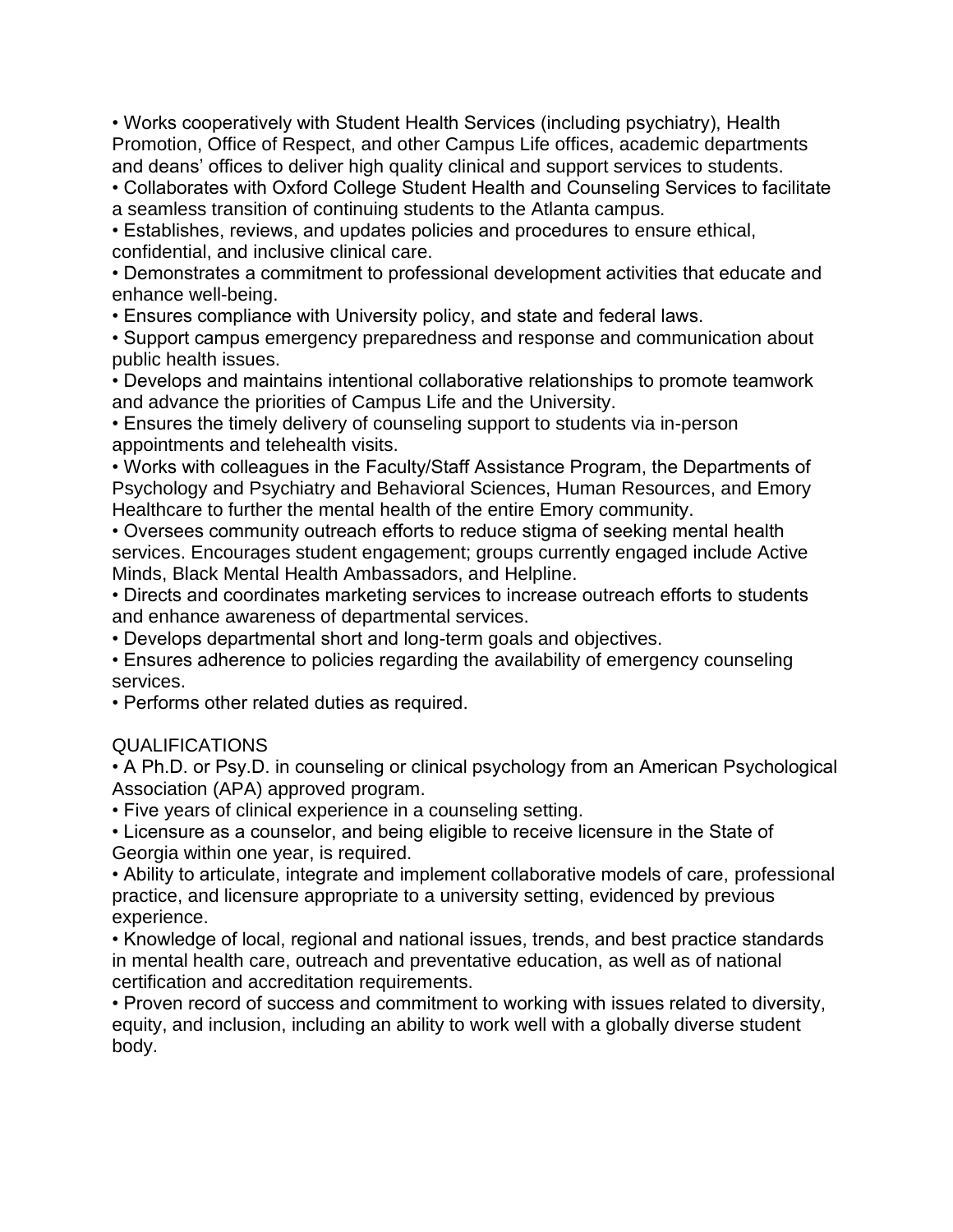• Demonstrated ability to develop and implement strategic objectives, motivate and develop staff, effectively manage resources, and cultivate strong collaborative relationships with multiple constituent groups.

• Evidence of innovation through partnerships, projects, programs, and initiatives.

• Strong leadership, interpersonal, communications, and critical thinking skills are essential.

### Preferred Qualifications

• Experience in a college or university student health, mental health or health promotion setting.

• Experience in dealing with public health issues, crisis management, and emergency response.

• Experience working in environments with a large health or public health presence through programs and organizations.

• Experience with behavioral intervention teams.

# ABOUT EMORY UNIVERSITY

Emory University is one of the world's leading institutions of higher education, with an international reputation for path-breaking scholarship and research, engaged teaching, and innovative health care delivery. With a mission "to create, preserve, teach, and apply knowledge in the service of humanity," Emory University seeks to lead through moral and ethical engagement, discovery and innovation. A member of the Association of American Universities (AAU) since 1995, the University benefits from collaboration and synergy among its nine undergraduate, graduate, and professional schools. These schools include Emory College of Arts and Sciences, Oxford College, School of Medicine, Nell Hodgson Woodruff School of Nursing, Candler School of Theology, School of Law, Goizueta Business School, Laney Graduate School, and Rollins School of Public Health.

Emory's beautiful, leafy main campus is located in Atlanta's historic Druid Hills suburb and is home to 7,836 undergraduates and 6,677 graduate and professional students. Emory's reach and impact extend far beyond its Atlanta and Oxford campuses. The University's 32,000 employees — including more than 14,500 faculty and staff and 17,500 Emory Healthcare employees — make it the second-largest private employer in the Atlanta metropolitan area and multiply Emory's economic impact throughout the region and the state. Emory University strives to provide a welcoming, diverse and inclusive campus as an essential part of a community of academic excellence.

Emory provides an extremely competitive fringe benefit plan that includes personal leave, holiday pay, medical and dental plans, life insurance, courtesy scholarships, and tuition reimbursement just to name a few. For a full list of benefit programs, please go to http://www.hr.emory.edu/eu/benefits/.

# APPLICATION PROCESS

Emory University has partnered with Keeling & Associates in this search process. Applications should include a cover letter and resume and must be sent, preferably in